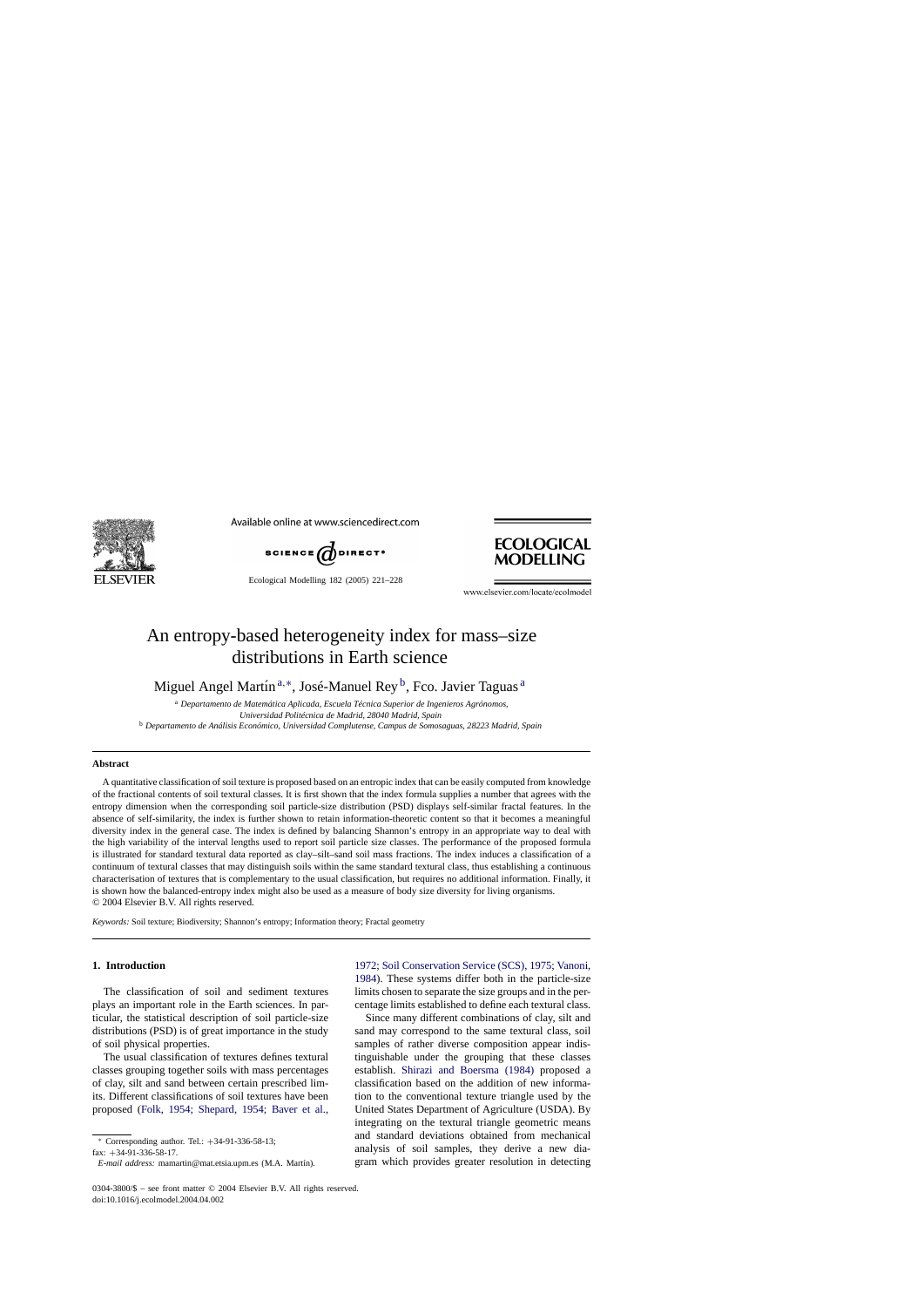classified soil samples within a textural region. However, because of its character of first approximation to PSD, a classification system of textures should keep a trade-off between simplicity and taxonomic power. A more efficient statistical description may thus be inadequate for classification purposes if it is achieved at the cost of obtaining extra non-trivial information.

The issue is whether the characterisation of soil textures can be refined and unified without requiring any further information than that employed by any of the standard classification systems, e.g. by the USDA or the International Society of Soil Sciences (ISSS), that is, data of soil mass percentages of primary particles only.

The goal of this note is to propose a uniparametric continuous characterisation of textures by means of an index built from Shannon's entropy [\(Shannon,](#page-7-0) [1948a,b\)](#page-7-0) that can be computed from soil mass fractions of primary particles. The use of the index as a textural parameter arose from a fractal modelling for PSD (Martín and Taguas, 1998). Under the fractal model, the index is the so-called *entropy dimension* of the underlying fractal distribution which in turn yields rich information on the scaling behaviour of mass distribution with respect to particle sizes. However, if the fractal model is not assumed to describe the distribution of soil particle masses, the index can still be understood from information theory and can be shown to carry information about the heterogeneity of a PSD.

The ideas above also appear to be useful in ecology, namely for evaluating diversity of body size distribution in living organisms, which is a problem remarkably having common features with that of evaluating PSD textural heterogeneity. However, further biodata work is needed to illustrate the use of the index in this context.

The use of the index for practical classification of textures stems from (Martín and Taguas, 1998; Martin et al., 2001) and its role for measuring body size diversity was addressed in (Martín and Rey, 2002). The general ideas behind the theoretical framework are discussed in Sections 2 and 3. In Section 4, a practical study using clay, silt and sand percentages corresponding to 171 real soil data from Soil Conservation Service [\(SCS, 1975\)](#page-7-0) is performed to show the ability of the proposed parameter to characterise soil textures. Section 5 comments on the possible use of the balanced-entropy index to evaluate body size diversity.

# **2. Models and parameters for texture that require no extra information**

The challenge is to find relevant parameters, maybe through suitable models, to characterise PSD without requiring any more information than that supplied by usual textural data. Assume for the sequel that textural data are supplied by the fractions  $(P_1, P_2, P_3)$ of the mass of soil particles with characteristic sizes respectively within the intervals  $I_1$ ,  $I_2$ ,  $I_3$ , which are prescribed to report textures. The basic choice  $I_1 =$  $[0, 0.002]$  (mm),  $I_2 = [0.002, 0.05]$  (mm) and  $I_3 =$ [0.05, 2] (mm) used by the USDA classification will be considered in this paper. It may be noted that any other choice, varying either the number or the size of the intervals, may be considered within the scheme of the model and the accompanying parameter described below.

Under the point of view of the statistical description of PSD, infinitely many different distribution models may be conceived to fit given textural data  $(P_1, P_2, P_3)$ , even under strong assumptions like, for instance, lognormality. Of course, each one of them would predict differently the distribution of mass inside the intervals *I*1, *I*2, *I*3, when nothing is known from the given data. The selection of a best model to describe the real distribution would require extra data on particle sizes at a finer resolution than those reported by  $I_1$ ,  $I_2$ ,  $I_3$ .

However, for classification purposes, the problem has further subtle shades, since the little amount of textural information, as reported above, is all that one has to design a parameter that differentiates textures. Such a parameter should ideally capture some meaningful feature of the PSD, rather than describing the entire distribution.

The approach of the fractal model below links in fact both aspects. First, a distribution model, unequivocally determined from usual textural data without extra information, is constructed to fit the data and to replicate unknown data at smaller size scales. Second, the model provides a easily computable parameter which proves relevant for the characterisation of soil PSD's.

#### *2.1. A fractal model for PSD*

PSD may be thought of as a mass distribution in the interval  $I = [0, 2]$  (mm) of particle sizes assigning to each interval of sizes [*a*, *b*] the mass of soil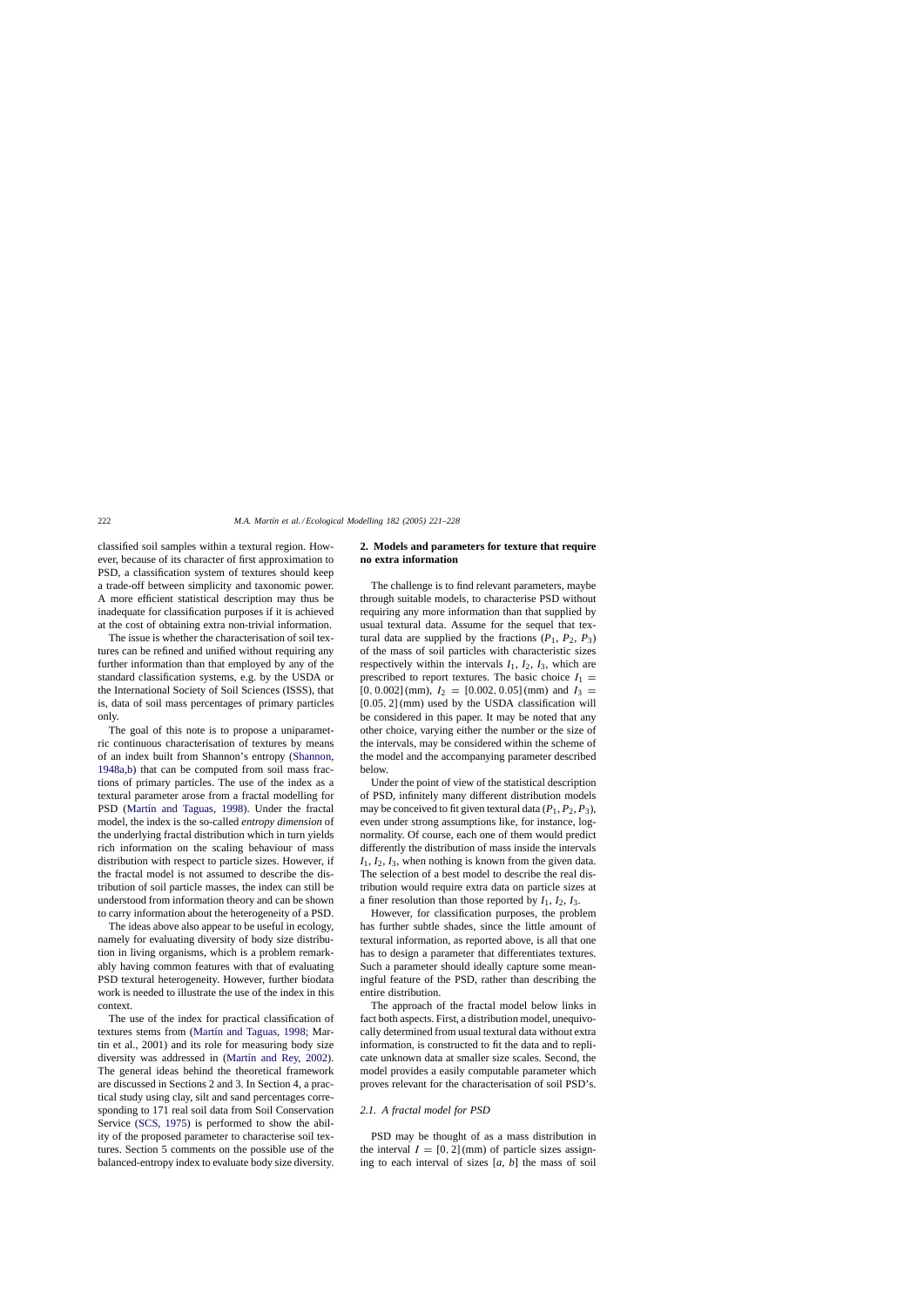<span id="page-2-0"></span>particles whose sizes are between *a* and *b*. A key feature of PSD heterogeneity is the wide disagreement or absence of any proportionality between the length of any of the three basic size intervals  $(I_1 = [0, 0.002],$  $I_2 = [0.002, 0.05], I_3 = [0.05, 2])$  and the masses of soil particles with characteristic sizes within those intervals. As a matter of fact, scale invariance in the PSD distribution, which is strongly suggested from real data analysis, indicates that this disagreement may hold within a range of scales. In Martín and Taguas [\(1998\), i](#page-7-0)t is assumed that it occurs at every scale leading to a fractal model for PSD based on self-similar distributions. These sorts of distributions, intensively studied in fractal geometry, satisfy that the mass distribution on the basic intervals  $I_1$ ,  $I_2$ ,  $I_3$  is reproduced within each one of them (suitably rescaled) and it is again reproduced within each one of the rescaled basic intervals within them, and so on. In this way, a fractal self-similar distribution *M* is obtained within the interval [0, 2] which matches the textural data, assigning the right mass to each one of the basic intervals, and it also replicates this mass distribution structure within smaller size intervals. Formally, *M* is constructed from a set of linear mappings and accompanying probabilities, i.e. an iterated function system. The model building is very flexible in the sense that a distribution *M* can be constructed from any number of size classes (three in the USDA system), each of any length. The lengths of the classes may and do vary depending on national classifications, available data, etc. For instance, in the ISSS classification system, the three basic size classes defined by  $I_1 = [0, 0.002]$  (clay),  $I_2 = [0.002, 0.02]$ (silt),  $I_3 = [0.02, 2]$  (sand) are employed. The details on the PSD model and the supporting theory can be seen in Martín and Taguas (1998). The good performance of the fractal model when compared to real data is shown in Fig. 1.

The idea behind this model is that the heterogeneity displayed by the mass percentages corresponding to the different size fractions is not a feature observed at a privileged scale only, but it also occurs within a range of (smaller) scales in a similar manner. This is a simple hypothesis among all plausible ones in order to formulate a conjecture for the complex behaviour of PSD at unobservable scales. Self-similarity is a natural assumption that squeezes the a priori poor information carried by the three single percentages of textural data to determine the entire PSD distribution.

The capability of the model to describe the PSD of a given real soil was considered and discussed



Fig. 1. From the knowledge of the mass fractions supported by the particle-size intervals [0, 0.1], [0.1, 0.25], [0.25, 2], 42 intermediate values are simulated using the fractal model (Soil Horizon A12, p. 498, SCS, 1975).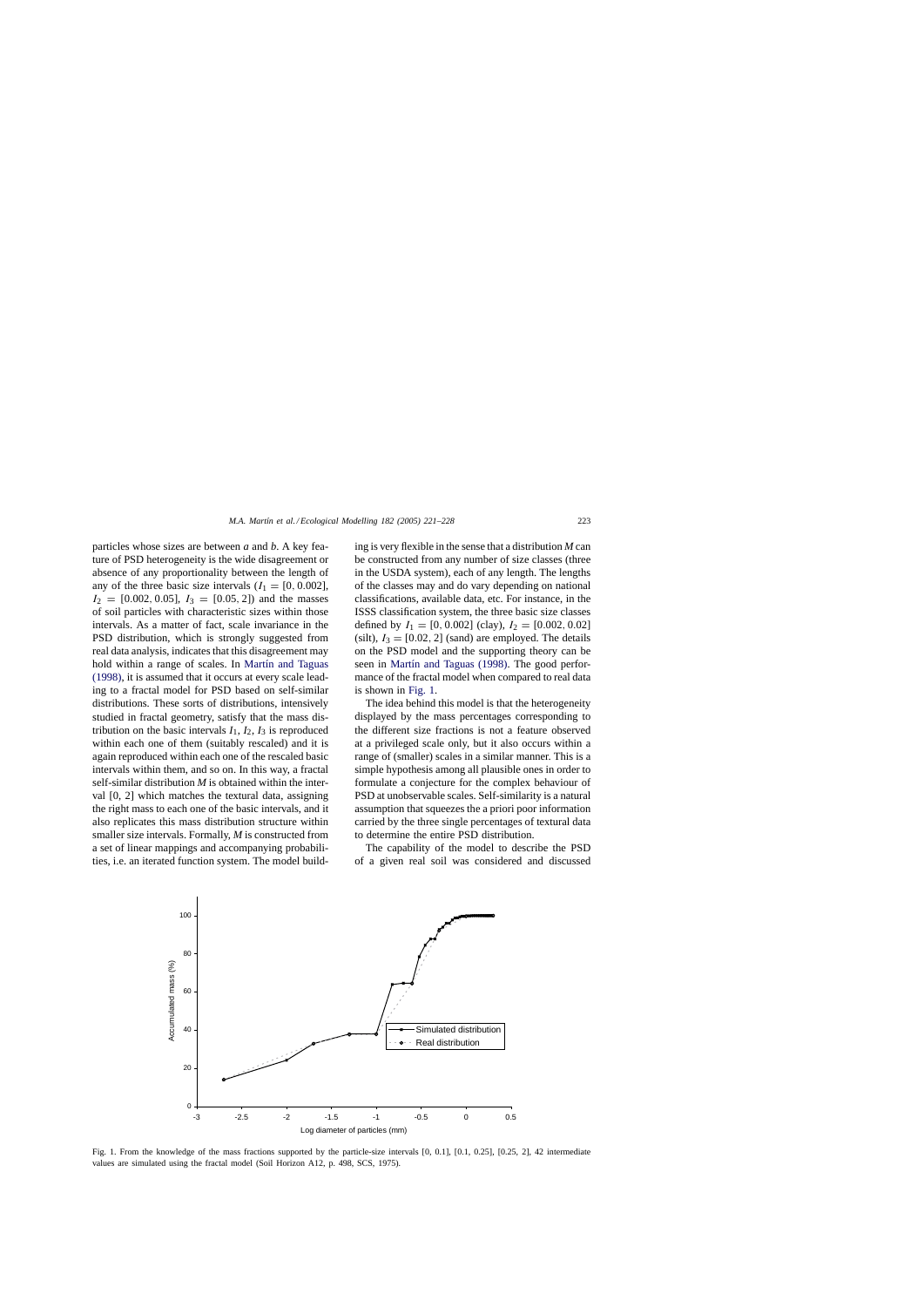in detail in [Taguas et al. \(1999\).](#page-7-0) In that work, the descriptive power of the model was strongly evidenced from the analysis of a large class of soils, thus conferring validity on the self-similarity approach to be further exploited while keeping, at the same time, the need for additional information to a minimum.

## *2.2. A new parameter for texture: entropy dimension*

Soil PSDs are heterogeneous intricate distributions which reveal new information when scrutinised at smaller and smaller scales and thus theoretical parameters coming from measure theory and information theory may conceivably be adapted to describe the complexity of these sorts of particular distributions. Shannon's entropy (1948a,b) is an information-theoretical parameter that may be suitably interpreted as a measure of the complexity of a distribution. In fact, entropy has already been proposed in the life sciences as a plausible measure of biodiversity [\(Margalef, 1958\)](#page-7-0) in the sense of evenness or heterogeneity of the diversity of species in an ecosystem. The same use of entropy to measure pedodiversity has been recently discussed [\(Ibañez et al.,](#page-7-0) 1998; Martín and Rey, 2000; Ibañez and De-Alba, [2000\).](#page-7-0) Apparently, entropy has not been proposed so far in the Earth sciences as a measure of soil texture or sediment particle size heterogeneity.

In the context of this note, if the size interval is partitioned into many size intervals  $J_1, J_2, \ldots, J_k$  of characteristic length *r* and with soil particle mass fractions  $p_1, p_2, \ldots, p_k$ , respectively, the Shannon's entropy of the partition, which is defined by

$$
H(r) = -\sum_{j=1}^{k} p_j \log p_j,
$$

is expected to increase without bound as the length scale *r* decreases  $(r \to 0 \text{ or } k \to \infty)$ . This is because the complexity of the PSD increases when the grain size resolution magnifies. This leads to the computation of the growth rate of  $H(r)$  with respect to the scale: the number *D* such that

 $H(r) \propto -D \log r$ ,

is called the *entropy dimension* of the distribution [\(Renyi, 1957\)](#page-7-0). Entropy dimension is a natural and theoretically founded parameter linked to the degree of heterogeneity of complex distributions and it becomes in turn a candidate for a fine quantitative characterisation of individual soil textures.

In soil sciences, it has been recently shown that the entropy dimension can be properly defined from real data for grain size soil distributions (Martín [and Montero, 2001\)](#page-7-0) and pore size soil distributions ([Caniego et al., 2001\).](#page-6-0) However, fair direct computations of entropy dimensions, such as those mentioned above, require textural data for a wide range of scales, which are not usually available from standard data. In principle, this implies that entropy dimension, being theoretically well adapted to measure texture, would be useless for practical purposes.

However, the fractal model for PSD described in Section 2.1 can be used to overcome the difficulty in computing entropy dimensions discussed in the preceding paragraph. Indeed, the assumption of the model plus theoretical results from fractal geometry show that, for a self-similar PSD, the entropy dimension is given by the simple formula

$$
D = \frac{\sum_{i=1}^{3} P_i \log P_i}{\sum_{i=1}^{3} P_i \log r_i},
$$

where the  $P_i$ 's are the soil's clay–silt–sand fractions and the numbers  $r_i$  are the ratios between the lengths of the three basic size intervals  $I_i$  and the length of the size interval  $I$  (that is, 2). In the USDA system,  $r_1 = 0.001$ ,  $r_2 = 0.024$  and  $r_3 = 0.975$ . The formula above can be easily computed from conventional textural data and it thus provides an efficient and straightforward way of evaluating the entropy dimension of the fractal model replicating PSD from textural data. The entropy dimension *D* takes values between 0 and 1, and it may be interpreted as follows: the higher the value of *D* the more heterogeneous the soil's PSD and in turn the richer the soil's textural structure. Moreover, since *D* may take any value from 0 to 1, entropy dimension—supplying a continuum of textural classes—adds a further criterion of discrimination of soil textures in terms of heterogeneity, when compared with standard classifications. A thorough interpretation of the above formula and its theoretical properties in terms of texture analysis is given in Martín et al. [\(2001\).](#page-7-0)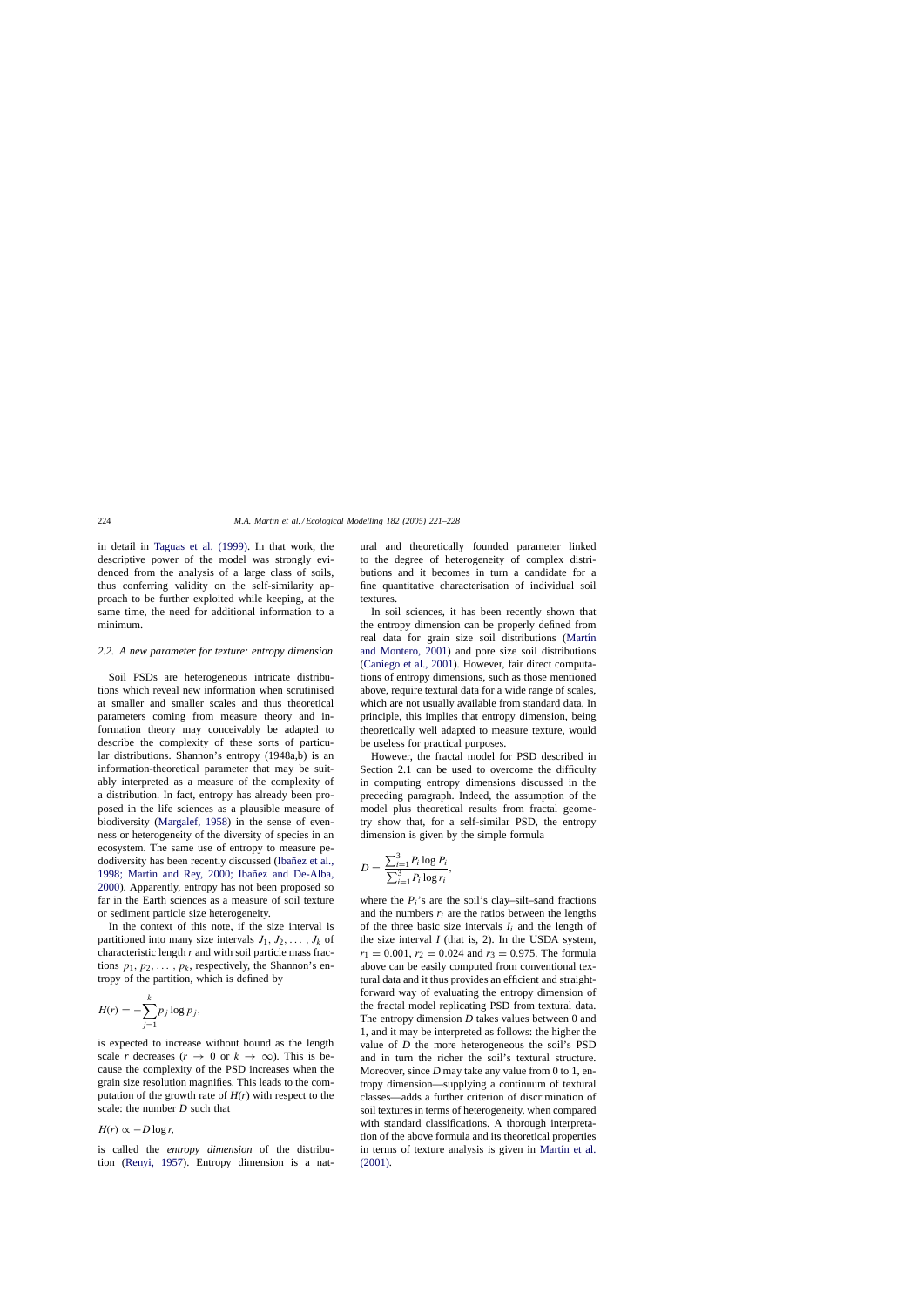# *2.3. Balanced entropy as a diversity index without any underlying model*

A main objection for the use of the entropy dimension *D* as a soil textural heterogeneity index might be the assumption of the self-similar PSD model to which the interpretation of *D* is tied. Strictly speaking, the formula for *D* has the meaning explained in Section 2.2 as far as the self-similarity of PSD (respect to the similarities defined through the basic partition) is guaranteed. The closer a PSD is to the self-similar model, the closer its entropy dimension is to the index *D*. Although in [Taguas et al. \(1999\)](#page-7-0) the fractal model was consistent with data for a large number of soils, the self-similar hypothesis may not be assumed to hold in general.

Notice, however, that the entropy dimension formula can be naively computed from textural data for any soil independently of the degree of self-similarity which is assumed. Thus, the question arises whether the numbers *D* so obtained still carry any information that may be linked to textural heterogeneity in some sense. This release from the underlying fractal model would permit the use of *D* as a heterogeneity indicator for arbitrary soil textures. It is actually the case that *D* can be interpreted in this way within the framework of information theory.

Remember that the parameters  $r_i$  were defined as the ratios between the length of the basic size interval  $I_i$  and that of the size interval *I*, which is 2. Notice that  $r_1 + r_2 + r_3 = 1$  so that the size parameters  $r_i$ 's define, as the masses distribution  $P_i$ , a probability distribution in the interval of textures *I*. It turns out that the number *D* satisfies (Martín and Rey, 2002)

$$
D = \frac{H}{H + d(P_i||r_i)}
$$

where  $H$  is the Shannon's entropy of the mass distribution and  $d(P_i||r_i)$  is the *Kullback–Leibler* (KL) *distance* ([Kullback and Leibler, 1951](#page-7-0)) between the distributions of masses  $P_i$  and the distribution of sizes  $r_i$  (which is given by  $d(P_i||r_i) = \sum_i P_i \log(P_i/r_i);$ in this case, see [Cover and Thomas, 1991\)](#page-6-0). This index is called *balanced entropy* by Martín and Rey [\(2002\),](#page-7-0) where it is proposed for evaluating diversity, in the sense of evenness or heterogeneity, of a general mass–size distribution defined using any number of size intervals with arbitrary lengths. In that paper, it is justified that balanced entropy generalises Shannon's entropy *H* as an heterogeneity index and that it must be used in place of Shannon's entropy to consistently evaluate a distribution's heterogeneity when reporting mass proportions on size intervals of quite unequal length.

Properties of balanced entropy that are of significance for the problem of measuring heterogeneity are mentioned next. As a consequence of the information inequality [\(Cover and Thomas, 1991\)](#page-6-0), the index *D* takes values in [0, 1]. The case  $D = 0$  just occurs for the most uneven or homogeneous distribution, since all the mass is carried by one size class only. On the other hand,  $D = 1$  if and only if  $P_i = r_i$ , which corresponds with the most even or heterogeneous distribution, because the mass is uniformly scattered within each size class. The size distribution  $r_i$  plays the role of a reference distribution of maximal heterogeneity with respect to the basic size partition. In the USDA system, the maximal heterogeneity texture corresponds to the fractions 0.1% clay, 2.4% silt and 97.5% sand, located very close to the rightmost corner of the textural triangle. Of course, the uniform sand class at the right vertex of the textural triangle has null balanced entropy, what gives account of the extremal homogeneity of this uniform texture—the whole mass being supported by only one class. For practical purposes of comparison of textures, the fact that totally homogeneous textures ( $P_i = 1$  for some *i*) are characterised by  $D = 0$  does not seem relevant: while there is no need for a parameter to discern among those textures, *D* does play a role in parametrising (comparing) textures with positive fractions of each class of primary particles, that is, when dealing with textures properly inside the textural triangle.

Notice that balanced entropy is simply a multiple of the entropy of Shannon in the case that the  $r_i$  are all equal. In general, the index *D* distorts Shannon's entropy to take into account the disparity of the lengths of the size intervals. In contrast with Shannon's entropy, *D* takes values in [0, 1] for any number *N* and any sizes of the intervals  $I_i$ . This makes it possible to use *D* to compare data with very different formats (i.e. *N* and  $r_i$  varying) in the sense that *D* always supplies a sort of distance measure to the reference distribution that satisfies  $P_i/r_i = 1$ . In the context of soil, this permits comparing PSD data from different classifications that define a priori incomparable textural classes.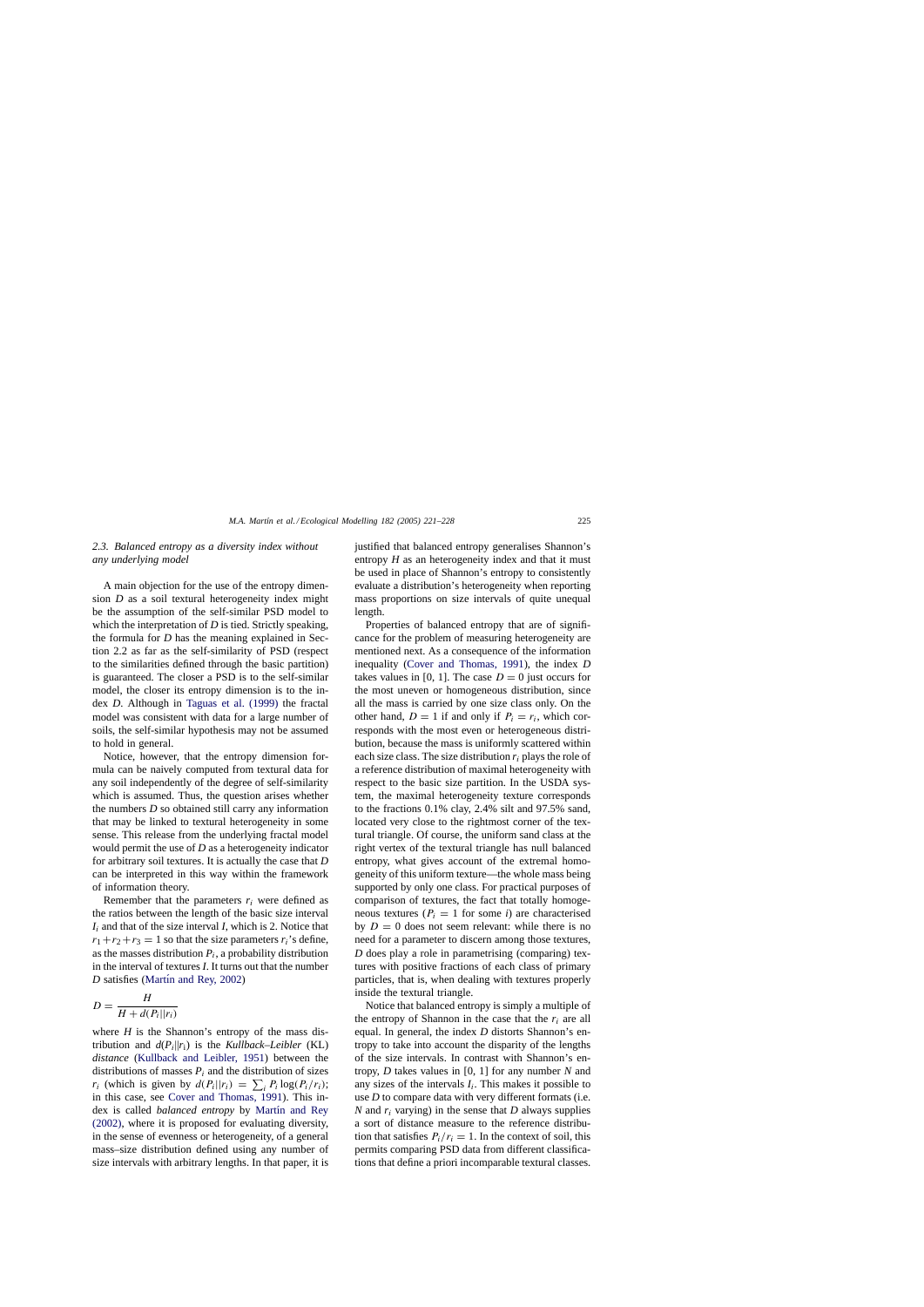## **3. Using the entropy index**

In this section, the use of the entropy formula is discussed in characterising soil texture from standard data reporting only the basic (clay, silt and sand) mass soil fraction content. Textural data of 171 soils were analysed that correspond with the two first horizons of soils described by Soil Conservation Service [\(SCS,](#page-7-0) [1975,](#page-7-0) pp. 486–742). Data from the USDA system are employed in the case study below, although the same conclusions are derived using the ISSS classification system.

As explained above, the size parameters  $r_i$  enter the entropy formula as  $r_1 = 0.001$ ,  $r_2 = 0.024$  and  $r_3 =$ 0.975 for the USDA system. The entropy dimension of any soil data is then computed by plugging the soil mass fractions  $P_1$ ,  $P_2$ ,  $P_3$  that correspond with each size interval  $I_1$ ,  $I_2$ ,  $I_3$  into the formula for *D* proposed by Martín and Rey (2002).

The entropy dimensions obtained for the considered soils are represented in the conventional textural triangle [\(Fig. 1\).](#page-2-0) Regions defined by the analysed soils with entropy dimensions *D* below 0.2, between entropy dimensions 0.2 and 0.4, between 0.4 and 0.6 and between 0.6 and 1 are displayed in Fig. 2.

It may be seen that the regions are well-defined within the textural triangle, do not overlap and, when combined, tile the whole region covered by the soils



Fig. 2. Regions defined in the textural triangle considering several entropy dimension bounds using data of 171 soils from the USDA system.



Fig. 3. Subregions defined in the textural triangle considering a finer partition of the value range [0, 1] for entropy dimensions using data of 171 soils from the USDA system. The boundary of the conventional sandy loam category is displayed to show that *D* discriminates soils within such a class.

considered. As expected from the fact that *D* depends continuously on the fractions  $P_i$ , soils with similar mass fraction distributions have close entropy dimensions, as shown within each dimensional region represented in Fig. 2. Also, it may be noticed that *D* increases with increasing percentages of sand particles. This is because the sand interval  $(I_3)$  is the biggest and it so contains the widest variety of size particles. As a result, soils with a heavier mass content in the sand fraction have richer textural compositions, which amounts to larger entropy dimensions.

It is also noticed that the entropy dimension, yielding a continuum of textural classes, is capable of discriminating soils inside the same textural class according to the usual classification. This can be appreciated in Fig. 3, where connected non-overlapping subregions containing soils with *D* between bounds 0, 0.2, 0.3, 0.4 and 0.5 are displayed inside the primary regions of Fig. 2.

## **4. A claim for the use of balanced entropy to evaluate body size diversity**

The ideas developed above for the problem of heterogeneity of textures may notably apply in the field of ecological diversity. The reason is that the key features of PSD are matched *mutatis mutandis*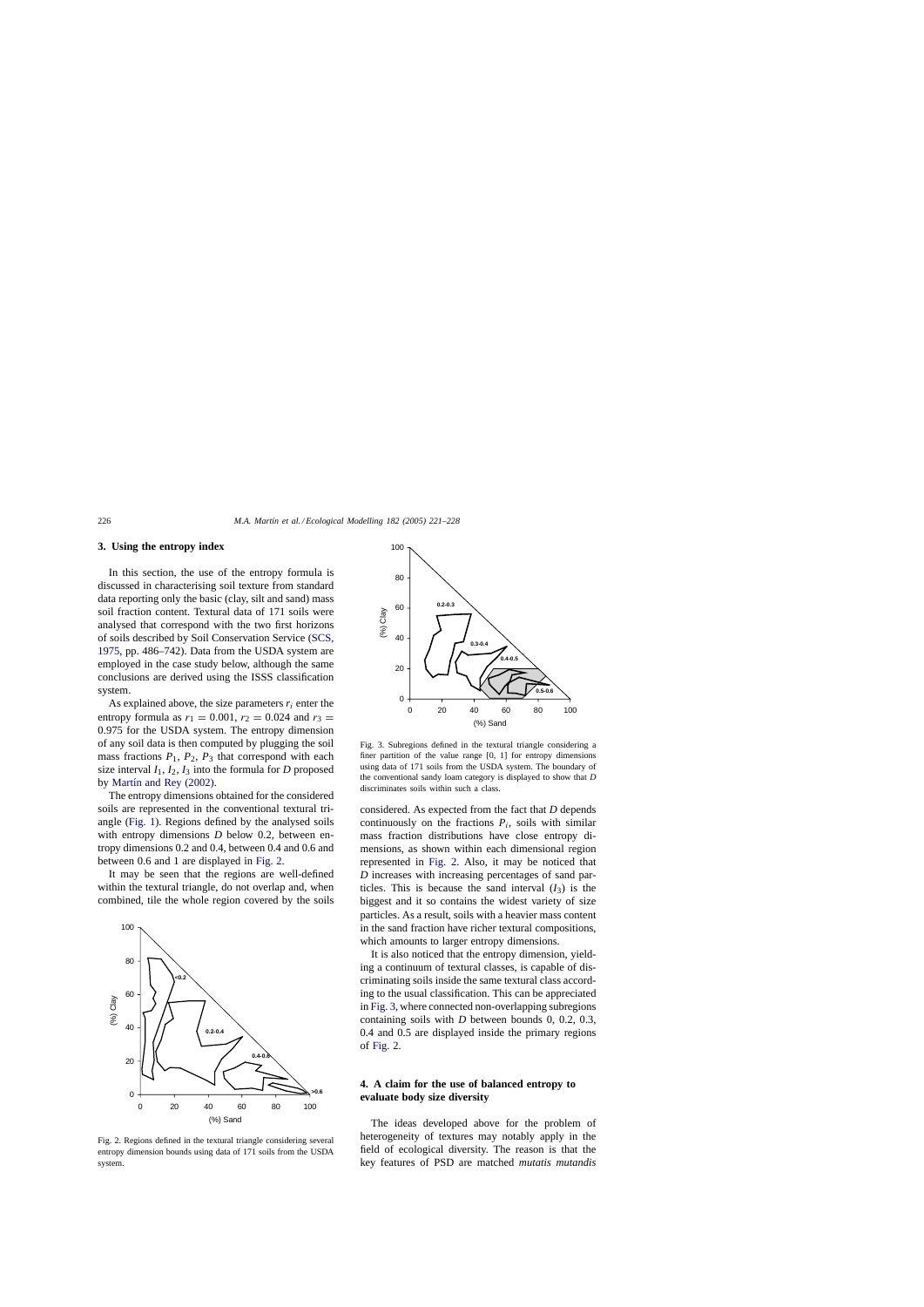<span id="page-6-0"></span>by significant mass–size distributions in biodiversity, specifically by the distribution of biomass with respect to body sizes of living organisms within an ecosystem. Biomass diversity plays a significant role among the multiple aspects of ecological diversity.

Shannon's entropy has been used to measure biomass diversity [\(Lurié et al., 1983\),](#page-7-0) using body size classes of uniform length regardless of their species composition. In this context *I* denotes the interval of body sizes, and the target distribution  $P_i$  describes the fraction of biomass carried by individuals whose body size is within the size interval *I*i.

The crucial remark is that, as in the case of reporting soil texture, the use of uniform size partitions to processing real biomasss data seems to be highly non-efficient. This may be seen as a consequence of allometric laws (e.g. Damuth, 1981, 1987; Tokeshi, 1993), i.e.  $N(W) \propto W^{-x}$ , where *x* is a constant and *N*(*W*) denotes the number of individuals with body size greater than *W*.

Remarkably, a similar scaling behaviour holds for PSD [\(Turcotte, 1986\),](#page-7-0) i.e.  $N(R) \propto R^{-d}$ , where  $N(R)$ is the number of particles of sizes greater than *R* and *d* is a constant. Since the (bio)mass range has such an enormous variation, a huge disproportionality occurs between the total biomass carried by a size interval and the body size range that the interval covers. This feature can be also grasped in models of biomass distribution ([Lurié et al., 1983\)](#page-7-0). As a consequence, biomass field data are expected to be reported using body size partitions of widely varying interval lengths *r*i—probably differing in several orders of magnitude, whereas the corresponding biomass fractions  $P_i$  are comparable. In these cases, plain Shannon's entropy is not a sensible candidate to evaluate heterogeneity. We claim that the balanced-entropy index introduced in Section 4 may deal with such non-uniform size partitions while retaining the theoretical and practical properties that make Shannon's entropy suitable for evaluating biodiversity. Further work with real biomass data is in progress to investigate the role that may be played by balanced entropy in conservation ecology.

## **5. Conclusions**

A simple index, obtained by balancing Shannon's entropy, is proposed to give a quantitative characterisation of textural heterogeneity of soil particle size distribution (PSD). The index is easily computable by a simple formula defined in terms of the standard clay–silt–sand ratios, no matter which system is employed to report soil texture.

Assuming a fractal model for PSD, theory from fractal geometry implies that the proposed parameter coincides with the entropy dimension of the model distribution.

In the absence of the fractal model, the number rendered by the formula can be understood from the point of view of information theory. In this general case, balanced entropy is a well-founded heterogeneity index that gives a sort of distance of PSD's to a fixed referential distribution.

The index induces a complementary continuous textural parametrisation that permits comparing soil textures reported using different standard systems.

The formula is computed for a large number of soils and the induced textural classification is represented inside the conventional textural triangle, showing how two different PSD heterogeneities within the same textural class can be discriminated using the index.

A replica of the framework of the textural problem is obtained when considering the evaluation of heterogeneity of biomass distributions in ecology. It is suggested how the use of balanced entropy may apply in this context.

### **Acknowledgements**

Research partially supported by Plan Nacional de Investigación Científica, Desarrollo e Innovación Tecnológica (I+D+I) under ref. REN2000-1542 GLO, Spain and by Comunidad de Madrid under ref. 07M/0048/2000.

#### **References**

- Baver, L.D., Gardner, W.H., Gardner, W.R., 1972. Soil Physics, 4th ed., John Wiley & Sons.
- Caniego, J., Martín, M.A., San José, F., 2001. Singularity features of pore-size distribution in soil: singularity strength analysis and entropy spectrum. Fractals 9 (3), 305–316.
- Cover, T., Thomas, J.A., 1991. Elements of Information Theory, John Wiley & Sons.
- Damuth, J., 1981. Population density and body size in mammals. Nature 290, 699–700.